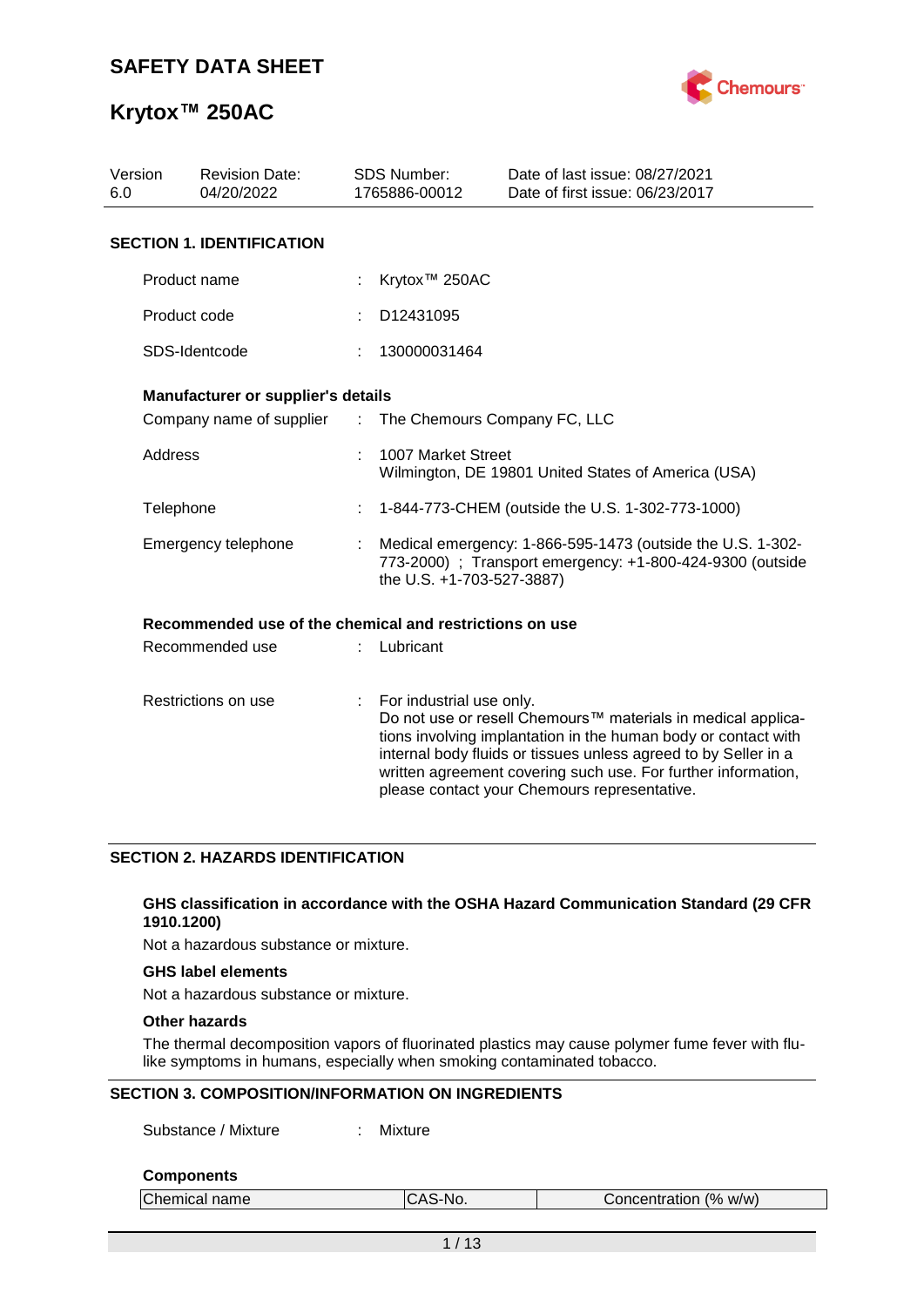

# **Krytox™ 250AC**

| Version<br>6.0 | <b>Revision Date:</b><br>04/20/2022                    |                           | <b>SDS Number:</b><br>1765886-00012                                                                                                                  | Date of last issue: 08/27/2021<br>Date of first issue: 06/23/2017                                                                                                                                      |
|----------------|--------------------------------------------------------|---------------------------|------------------------------------------------------------------------------------------------------------------------------------------------------|--------------------------------------------------------------------------------------------------------------------------------------------------------------------------------------------------------|
| Additive       | Actual concentration is withheld as a trade secret     |                           | <b>Trade secret</b>                                                                                                                                  | $>= 1 - 5$                                                                                                                                                                                             |
|                | <b>SECTION 4. FIRST AID MEASURES</b>                   |                           |                                                                                                                                                      |                                                                                                                                                                                                        |
| If inhaled     |                                                        |                           | If inhaled, remove to fresh air.                                                                                                                     | Get medical attention if symptoms occur.                                                                                                                                                               |
|                | In case of skin contact                                |                           |                                                                                                                                                      | Wash with water and soap as a precaution.<br>Get medical attention if symptoms occur.                                                                                                                  |
|                | In case of eye contact                                 | $\mathbb{Z}^{\mathbb{Z}}$ |                                                                                                                                                      | Flush eyes with water as a precaution.<br>Get medical attention if irritation develops and persists.                                                                                                   |
|                | If swallowed                                           |                           | Rinse mouth thoroughly with water.                                                                                                                   | If swallowed, DO NOT induce vomiting.<br>Get medical attention if symptoms occur.                                                                                                                      |
| delayed        | Most important symptoms<br>and effects, both acute and |                           | Irritation<br>Lung edema<br><b>Blurred vision</b><br><b>Discomfort</b><br>Lachrymation<br>Irritation<br>Redness<br>Irritation<br>Shortness of breath | Inhalation may provoke the following symptoms:<br>Eye contact may provoke the following symptoms<br>Skin contact may provoke the following symptoms:<br>Inhalation may provoke the following symptoms: |
|                | Protection of first-aiders                             |                           |                                                                                                                                                      | No special precautions are necessary for first aid responders.                                                                                                                                         |
|                | Notes to physician                                     |                           |                                                                                                                                                      | Treat symptomatically and supportively.                                                                                                                                                                |

## **SECTION 5. FIRE-FIGHTING MEASURES**

| Suitable extinguishing media :           |    | Not applicable<br>Will not burn                                                                                                |
|------------------------------------------|----|--------------------------------------------------------------------------------------------------------------------------------|
| Unsuitable extinguishing<br>media        |    | Not applicable<br>Will not burn                                                                                                |
| Specific hazards during fire<br>fighting | ÷. | Exposure to combustion products may be a hazard to health.                                                                     |
| Hazardous combustion prod- :<br>lucts    |    | Hydrogen fluoride<br>carbonyl fluoride<br>potentially toxic fluorinated compounds<br>aerosolized particulates<br>Carbon oxides |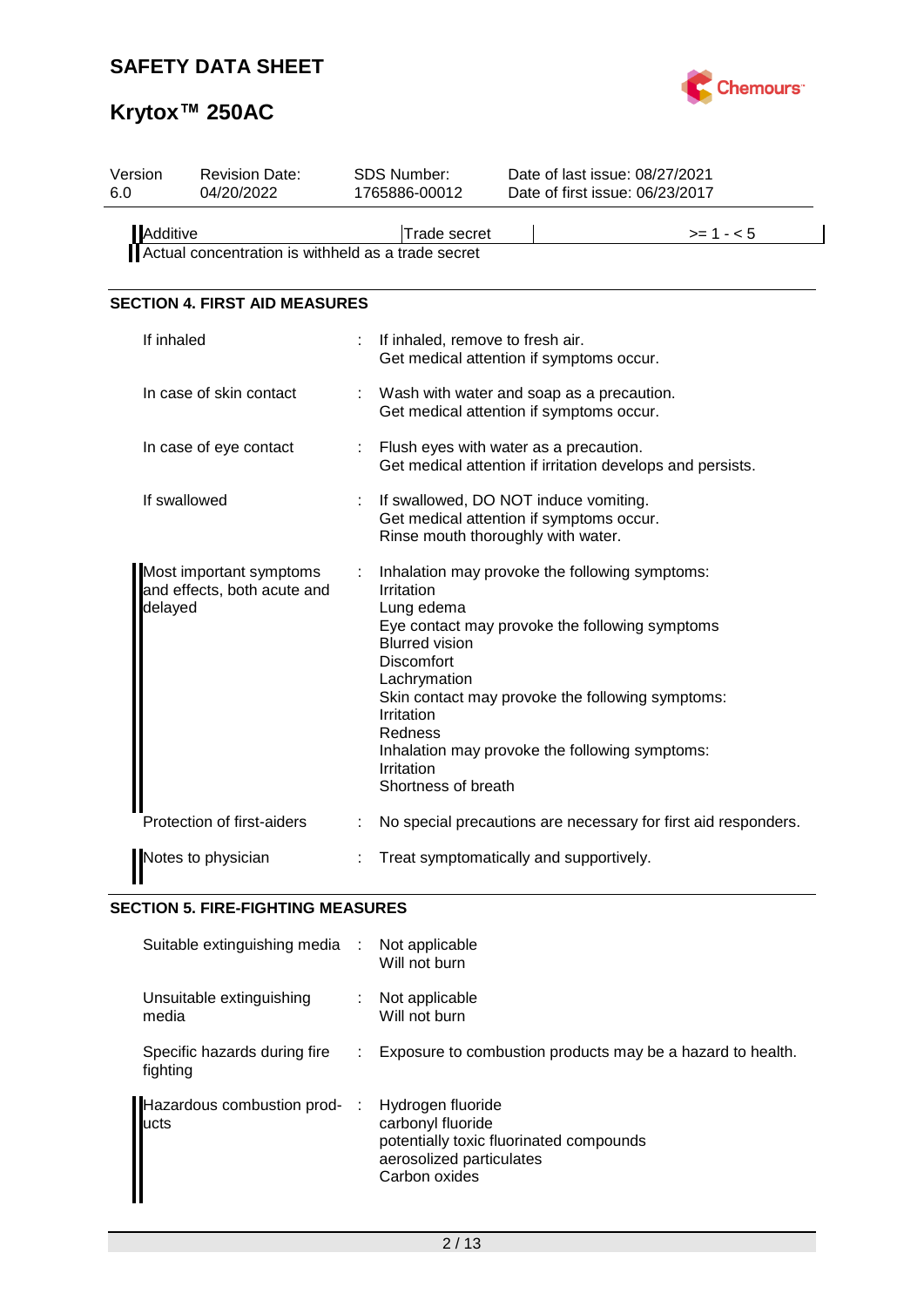

| Version<br>6.0 | <b>Revision Date:</b><br>04/20/2022                 |   | <b>SDS Number:</b><br>1765886-00012              | Date of last issue: 08/27/2021<br>Date of first issue: 06/23/2017                                                                                                                                                              |
|----------------|-----------------------------------------------------|---|--------------------------------------------------|--------------------------------------------------------------------------------------------------------------------------------------------------------------------------------------------------------------------------------|
| ods            | Specific extinguishing meth-                        | ÷ | SO.<br>Evacuate area.                            | Use extinguishing measures that are appropriate to local cir-<br>cumstances and the surrounding environment.<br>Use water spray to cool unopened containers.<br>Remove undamaged containers from fire area if it is safe to do |
|                | Special protective equipment :<br>for fire-fighters |   | necessary.<br>Use personal protective equipment. | Wear self-contained breathing apparatus for firefighting if                                                                                                                                                                    |

### **SECTION 6. ACCIDENTAL RELEASE MEASURES**

| Personal precautions, protec-:<br>tive equipment and emer-<br>gency procedures | Follow safe handling advice (see section 7) and personal pro-<br>tective equipment recommendations (see section 8).                                                                                                                                                                                                                                                                                                                                                                                                                                                                                                                                                    |
|--------------------------------------------------------------------------------|------------------------------------------------------------------------------------------------------------------------------------------------------------------------------------------------------------------------------------------------------------------------------------------------------------------------------------------------------------------------------------------------------------------------------------------------------------------------------------------------------------------------------------------------------------------------------------------------------------------------------------------------------------------------|
| Environmental precautions                                                      | $\therefore$ Avoid release to the environment.<br>Prevent further leakage or spillage if safe to do so.<br>Retain and dispose of contaminated wash water.<br>Local authorities should be advised if significant spillages<br>cannot be contained.                                                                                                                                                                                                                                                                                                                                                                                                                      |
| Methods and materials for<br>containment and cleaning up                       | Soak up with inert absorbent material.<br>For large spills, provide diking or other appropriate contain-<br>ment to keep material from spreading. If diked material can be<br>pumped, store recovered material in appropriate container.<br>Clean up remaining materials from spill with suitable absor-<br>bent.<br>Local or national regulations may apply to releases and dispo-<br>sal of this material, as well as those materials and items em-<br>ployed in the cleanup of releases. You will need to determine<br>which regulations are applicable.<br>Sections 13 and 15 of this SDS provide information regarding<br>certain local or national requirements. |

### **SECTION 7. HANDLING AND STORAGE**

| <b>Technical measures</b>   |   | : See Engineering measures under EXPOSURE<br>CONTROLS/PERSONAL PROTECTION section.                                                       |
|-----------------------------|---|------------------------------------------------------------------------------------------------------------------------------------------|
| Local/Total ventilation     |   | : Use only with adequate ventilation.                                                                                                    |
| Advice on safe handling     |   | : Do not breathe decomposition products.                                                                                                 |
|                             |   | Handle in accordance with good industrial hygiene and safety<br>practice, based on the results of the workplace exposure as-<br>sessment |
|                             |   | Take care to prevent spills, waste and minimize release to the<br>environment.                                                           |
| Conditions for safe storage | ÷ | Keep in properly labeled containers.<br>Store in accordance with the particular national regulations.                                    |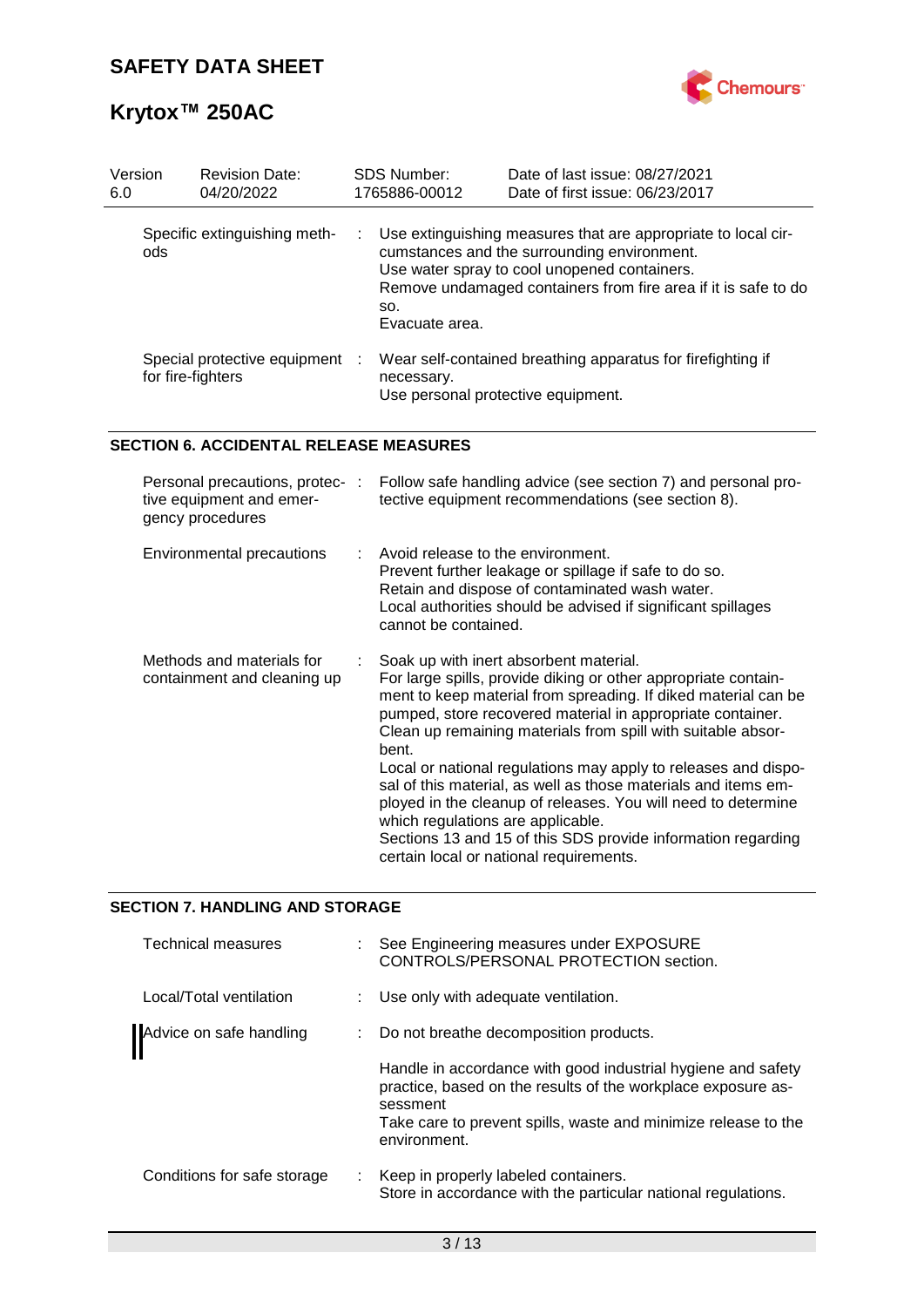

| Version<br>6.0 | <b>Revision Date:</b><br>04/20/2022 |    | <b>SDS Number:</b><br>1765886-00012 | Date of last issue: 08/27/2021<br>Date of first issue: 06/23/2017 |
|----------------|-------------------------------------|----|-------------------------------------|-------------------------------------------------------------------|
|                | Materials to avoid                  | ÷. |                                     | No special restrictions on storage with other products.           |
| age stability  | Further information on stor-        |    |                                     | No decomposition if stored and applied as directed.               |

## **SECTION 8. EXPOSURE CONTROLS/PERSONAL PROTECTION**

### **Ingredients with workplace control parameters**

| Components | CAS-No.      | Value type<br>(Form of<br>exposure)                | Control parame-<br>ters / Permissible<br>concentration | <b>Basis</b> |
|------------|--------------|----------------------------------------------------|--------------------------------------------------------|--------------|
| Additive   | Trade secret | TWA (Inhal-<br>able particu-<br>late matter)       | $10 \text{ mg/m}^3$<br>(Molybdenum)                    | <b>ACGIH</b> |
|            |              | TWA (Res-<br>pirable par-<br>ticulate mat-<br>ter) | $3$ mg/m <sup>3</sup><br>(Molybdenum)                  | <b>ACGIH</b> |

## **Occupational exposure limits of decomposition products**

| Components          | CAS-No.   | Value type<br>(Form of<br>exposure) | Control parame-<br>ters / Permissible<br>concentration | <b>Basis</b>     |
|---------------------|-----------|-------------------------------------|--------------------------------------------------------|------------------|
| Hydrofluoric acid   | 7664-39-3 | <b>TWA</b>                          | $0.5$ ppm<br>(Fluorine)                                | <b>ACGIH</b>     |
|                     |           | $\mathsf{C}$                        | 2 ppm<br>(Fluorine)                                    | <b>ACGIH</b>     |
|                     |           | $\mathsf{C}$                        | 6 ppm<br>$5 \text{ mg/m}^3$                            | <b>NIOSH REL</b> |
|                     |           | <b>TWA</b>                          | 3 ppm<br>$2.5 \text{ mg/m}^3$                          | <b>NIOSH REL</b> |
|                     |           | <b>TWA</b>                          | 3 ppm                                                  | OSHA Z-2         |
| Carbonyl difluoride | 353-50-4  | <b>TWA</b>                          | 2 ppm                                                  | <b>ACGIH</b>     |
|                     |           | <b>STEL</b>                         | 5 ppm                                                  | <b>ACGIH</b>     |
|                     |           | <b>TWA</b>                          | 2 ppm<br>$5 \text{ mg/m}^3$                            | <b>NIOSH REL</b> |
|                     |           | <b>ST</b>                           | 5 ppm<br>$15$ mg/m <sup>3</sup>                        | <b>NIOSH REL</b> |
| Carbon dioxide      | 124-38-9  | <b>TWA</b>                          | 5,000 ppm                                              | <b>ACGIH</b>     |
|                     |           | <b>STEL</b>                         | 30,000 ppm                                             | <b>ACGIH</b>     |
|                     |           | <b>TWA</b>                          | 5,000 ppm<br>9,000 mg/m <sup>3</sup>                   | <b>NIOSH REL</b> |
|                     |           | <b>ST</b>                           | 30,000 ppm<br>54,000 mg/m <sup>3</sup>                 | <b>NIOSH REL</b> |
|                     |           | <b>TWA</b>                          | $\overline{5,000}$ ppm<br>9,000 mg/m <sup>3</sup>      | OSHA Z-1         |
| Carbon monoxide     | 630-08-0  | <b>TWA</b>                          | 25 ppm                                                 | <b>ACGIH</b>     |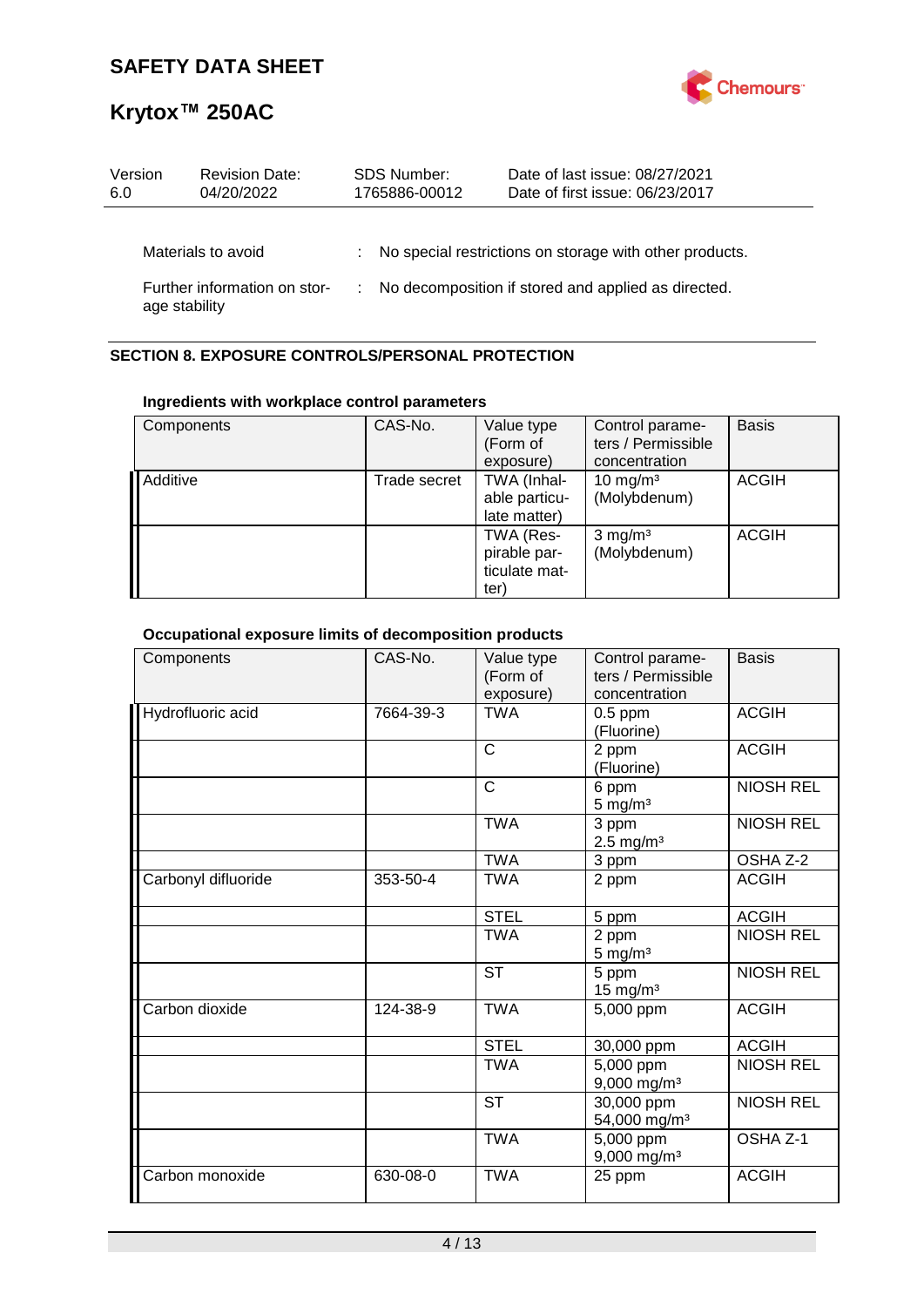

| Version<br>6.0 | <b>Revision Date:</b><br>04/20/2022                | <b>SDS Number:</b><br>1765886-00012                                                                                                                                                                                              |                                      | Date of last issue: 08/27/2021<br>Date of first issue: 06/23/2017                                                                                                                                                                                                                                                                                                                                                                                                                                                                                                                                                                                                                         |                  |  |
|----------------|----------------------------------------------------|----------------------------------------------------------------------------------------------------------------------------------------------------------------------------------------------------------------------------------|--------------------------------------|-------------------------------------------------------------------------------------------------------------------------------------------------------------------------------------------------------------------------------------------------------------------------------------------------------------------------------------------------------------------------------------------------------------------------------------------------------------------------------------------------------------------------------------------------------------------------------------------------------------------------------------------------------------------------------------------|------------------|--|
|                |                                                    |                                                                                                                                                                                                                                  | <b>TWA</b>                           | 35 ppm<br>$40$ mg/m <sup>3</sup>                                                                                                                                                                                                                                                                                                                                                                                                                                                                                                                                                                                                                                                          | <b>NIOSH REL</b> |  |
|                |                                                    |                                                                                                                                                                                                                                  | C                                    | 200 ppm<br>229 mg/m <sup>3</sup>                                                                                                                                                                                                                                                                                                                                                                                                                                                                                                                                                                                                                                                          | <b>NIOSH REL</b> |  |
|                |                                                    |                                                                                                                                                                                                                                  | <b>TWA</b>                           | 50 ppm<br>55 mg/ $m3$                                                                                                                                                                                                                                                                                                                                                                                                                                                                                                                                                                                                                                                                     | OSHA Z-1         |  |
|                | <b>Engineering measures</b>                        | $10$ ).                                                                                                                                                                                                                          |                                      | Processing may form hazardous compounds (see section<br>Ensure adequate ventilation, especially in confined areas.<br>Minimize workplace exposure concentrations.                                                                                                                                                                                                                                                                                                                                                                                                                                                                                                                         |                  |  |
|                | Personal protective equipment                      |                                                                                                                                                                                                                                  |                                      |                                                                                                                                                                                                                                                                                                                                                                                                                                                                                                                                                                                                                                                                                           |                  |  |
|                | Respiratory protection                             | protection.                                                                                                                                                                                                                      |                                      | General and local exhaust ventilation is recommended to<br>maintain vapor exposures below recommended limits. Where<br>concentrations are above recommended limits or are<br>unknown, appropriate respiratory protection should be worn.<br>Follow OSHA respirator regulations (29 CFR 1910.134) and<br>use NIOSH/MSHA approved respirators. Protection provided<br>by air purifying respirators against exposure to any hazar-<br>dous chemical is limited. Use a positive pressure air supplied<br>respirator if there is any potential for uncontrolled release,<br>exposure levels are unknown, or any other circumstance<br>where air purifying respirators may not provide adequate |                  |  |
|                | Hand protection                                    |                                                                                                                                                                                                                                  |                                      |                                                                                                                                                                                                                                                                                                                                                                                                                                                                                                                                                                                                                                                                                           |                  |  |
|                | Remarks                                            |                                                                                                                                                                                                                                  |                                      | Wash hands before breaks and at the end of workday.                                                                                                                                                                                                                                                                                                                                                                                                                                                                                                                                                                                                                                       |                  |  |
|                | Eye protection                                     | Safety glasses                                                                                                                                                                                                                   |                                      | Wear the following personal protective equipment:                                                                                                                                                                                                                                                                                                                                                                                                                                                                                                                                                                                                                                         |                  |  |
|                | Skin and body protection                           |                                                                                                                                                                                                                                  | Skin should be washed after contact. |                                                                                                                                                                                                                                                                                                                                                                                                                                                                                                                                                                                                                                                                                           |                  |  |
|                | Hygiene measures                                   | If exposure to chemical is likely during typical use, provide<br>eye flushing systems and safety showers close to the wor-<br>king place.<br>When using do not eat, drink or smoke.<br>Wash contaminated clothing before re-use. |                                      |                                                                                                                                                                                                                                                                                                                                                                                                                                                                                                                                                                                                                                                                                           |                  |  |
|                | <b>SECTION 9. PHYSICAL AND CHEMICAL PROPERTIES</b> |                                                                                                                                                                                                                                  |                                      |                                                                                                                                                                                                                                                                                                                                                                                                                                                                                                                                                                                                                                                                                           |                  |  |
|                | Appearance                                         | Grease                                                                                                                                                                                                                           |                                      |                                                                                                                                                                                                                                                                                                                                                                                                                                                                                                                                                                                                                                                                                           |                  |  |
|                | Color                                              | black                                                                                                                                                                                                                            |                                      |                                                                                                                                                                                                                                                                                                                                                                                                                                                                                                                                                                                                                                                                                           |                  |  |
|                | Odor                                               | No data available                                                                                                                                                                                                                |                                      |                                                                                                                                                                                                                                                                                                                                                                                                                                                                                                                                                                                                                                                                                           |                  |  |
|                | <b>Odor Threshold</b>                              | No data available                                                                                                                                                                                                                |                                      |                                                                                                                                                                                                                                                                                                                                                                                                                                                                                                                                                                                                                                                                                           |                  |  |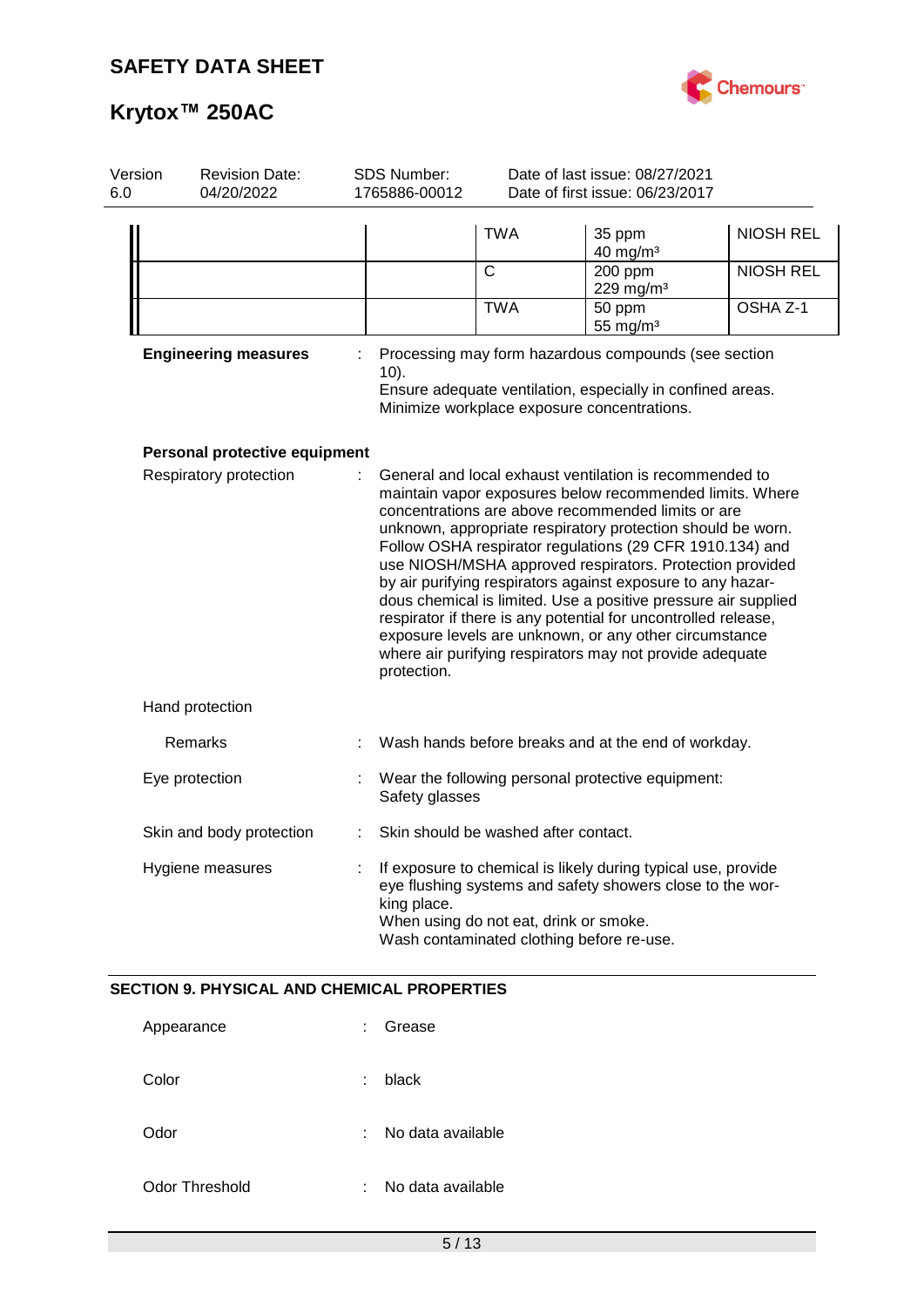

# **Krytox™ 250AC**

| Version<br>6.0 |                 | <b>Revision Date:</b><br>04/20/2022                   |   | SDS Number:<br>1765886-00012 | Date of last issue: 08/27/2021<br>Date of first issue: 06/23/2017 |
|----------------|-----------------|-------------------------------------------------------|---|------------------------------|-------------------------------------------------------------------|
|                | pH              |                                                       |   | $\overline{7}$               |                                                                   |
|                |                 | Melting point/freezing point                          | ÷ | 608 °F / 320 °C              |                                                                   |
|                | range           | Initial boiling point and boiling :                   |   | No data available            |                                                                   |
|                | Flash point     |                                                       |   | Not applicable               | Method: Pensky-Martens closed cup                                 |
|                |                 | Evaporation rate                                      |   | Not applicable               |                                                                   |
|                |                 | Flammability (solid, gas)                             |   | Will not burn                |                                                                   |
|                |                 | Upper explosion limit / Upper<br>flammability limit   | ÷ | No data available            |                                                                   |
|                |                 | Lower explosion limit / Lower :<br>flammability limit |   | No data available            |                                                                   |
|                |                 | Vapor pressure                                        | ÷ | Not applicable               |                                                                   |
|                |                 | Relative vapor density                                |   | Not applicable               |                                                                   |
|                |                 | Relative density                                      |   | $1.89 - 1.93$                |                                                                   |
|                | Solubility(ies) | Water solubility                                      |   | No data available            |                                                                   |
|                | octanol/water   | Partition coefficient: n-                             |   | Not applicable               |                                                                   |
|                |                 | Autoignition temperature                              | ÷ | No data available            |                                                                   |
|                |                 | Decomposition temperature                             |   | 572 °F / 300 °C              |                                                                   |
|                | Viscosity       | Viscosity, kinematic                                  |   | Not applicable               |                                                                   |
|                |                 | <b>Explosive properties</b>                           |   | Not explosive                |                                                                   |
|                |                 | Oxidizing properties                                  |   |                              | The substance or mixture is not classified as oxidizing.          |
|                | Particle size   |                                                       |   | No data available            |                                                                   |
|                |                 |                                                       |   |                              |                                                                   |

## **SECTION 10. STABILITY AND REACTIVITY**

| Reactivity         | : Not classified as a reactivity hazard.                                                     |
|--------------------|----------------------------------------------------------------------------------------------|
| Chemical stability | : Stable under normal conditions.                                                            |
|                    | Possibility of hazardous reac- : Hazardous decomposition products will be formed at elevated |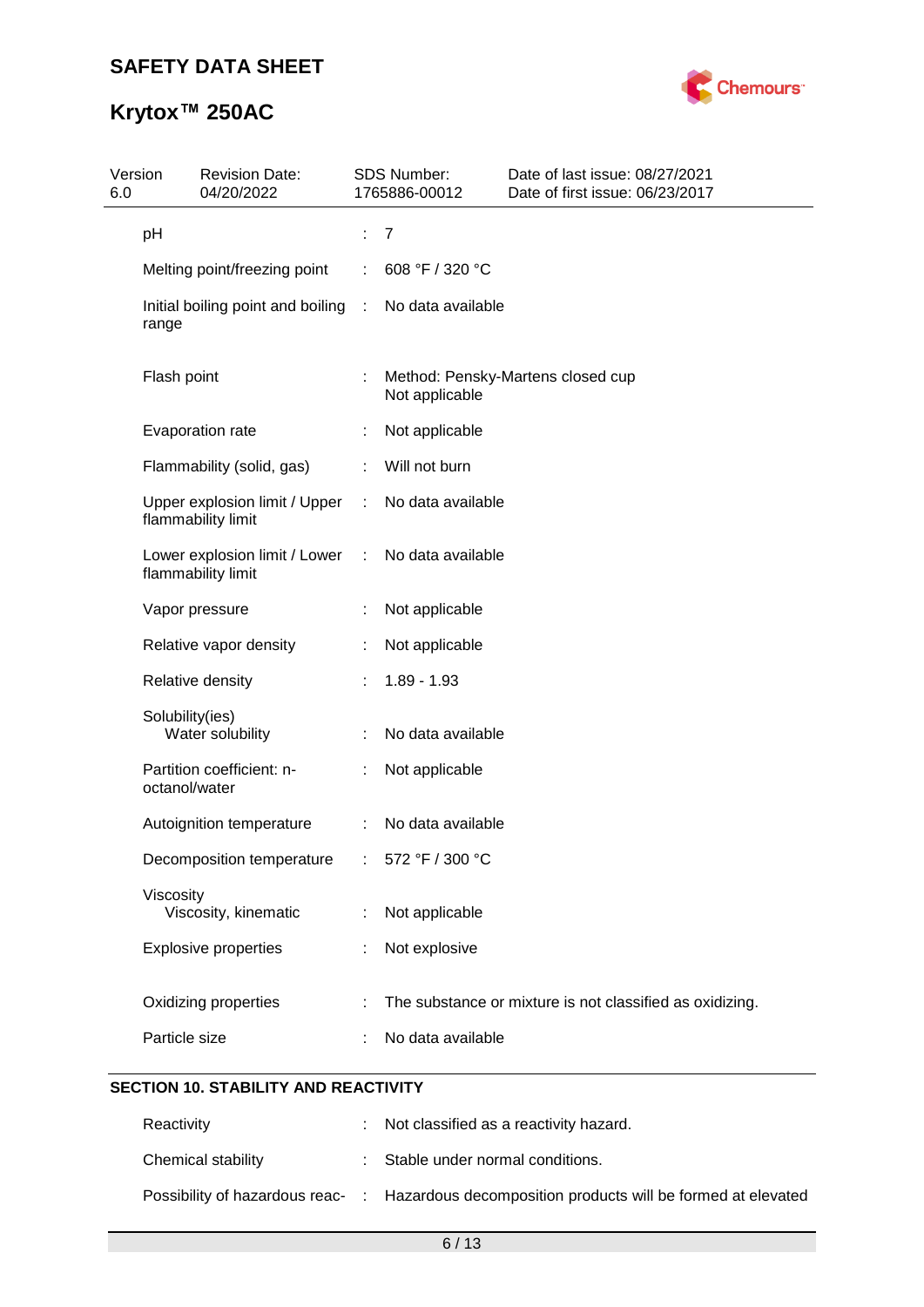

| Version<br>6.0 | <b>Revision Date:</b><br>04/20/2022     |   | <b>SDS Number:</b><br>1765886-00012                                             | Date of last issue: 08/27/2021<br>Date of first issue: 06/23/2017 |
|----------------|-----------------------------------------|---|---------------------------------------------------------------------------------|-------------------------------------------------------------------|
| tions          |                                         |   | temperatures.                                                                   |                                                                   |
|                | Conditions to avoid                     | ÷ | None known.                                                                     |                                                                   |
|                | Incompatible materials                  |   | None.                                                                           |                                                                   |
|                | <b>Hazardous decomposition products</b> |   |                                                                                 |                                                                   |
|                | Thermal decomposition                   |   | : Hydrofluoric acid<br>Carbonyl difluoride<br>Carbon dioxide<br>Carbon monoxide |                                                                   |

### **SECTION 11. TOXICOLOGICAL INFORMATION**

#### **Information on likely routes of exposure**

Skin contact Ingestion Eye contact

#### **Acute toxicity**

Not classified based on available information.

#### **Components:**

| <b>Additive:</b>          |                                                                                                                                      |
|---------------------------|--------------------------------------------------------------------------------------------------------------------------------------|
| Acute oral toxicity       | LD50 (Rat): > 2,000 mg/kg<br>Method: OECD Test Guideline 401<br>Assessment: The substance or mixture has no acute oral tox-<br>icity |
| Acute inhalation toxicity | $LC50$ (Rat): $> 2.82$ mg/l<br>Exposure time: 4 h<br>Test atmosphere: dust/mist                                                      |
| Acute dermal toxicity     | LD50 (Rat): $> 2,000$ mg/kg<br>Method: OECD Test Guideline 402                                                                       |

### **Skin corrosion/irritation**

Not classified based on available information.

### **Components:**

| Additive: |                                 |
|-----------|---------------------------------|
| Species   | : Rabbit                        |
| Method    | : OECD Test Guideline 404       |
| Result    | $\therefore$ No skin irritation |

#### **Serious eye damage/eye irritation**

Not classified based on available information.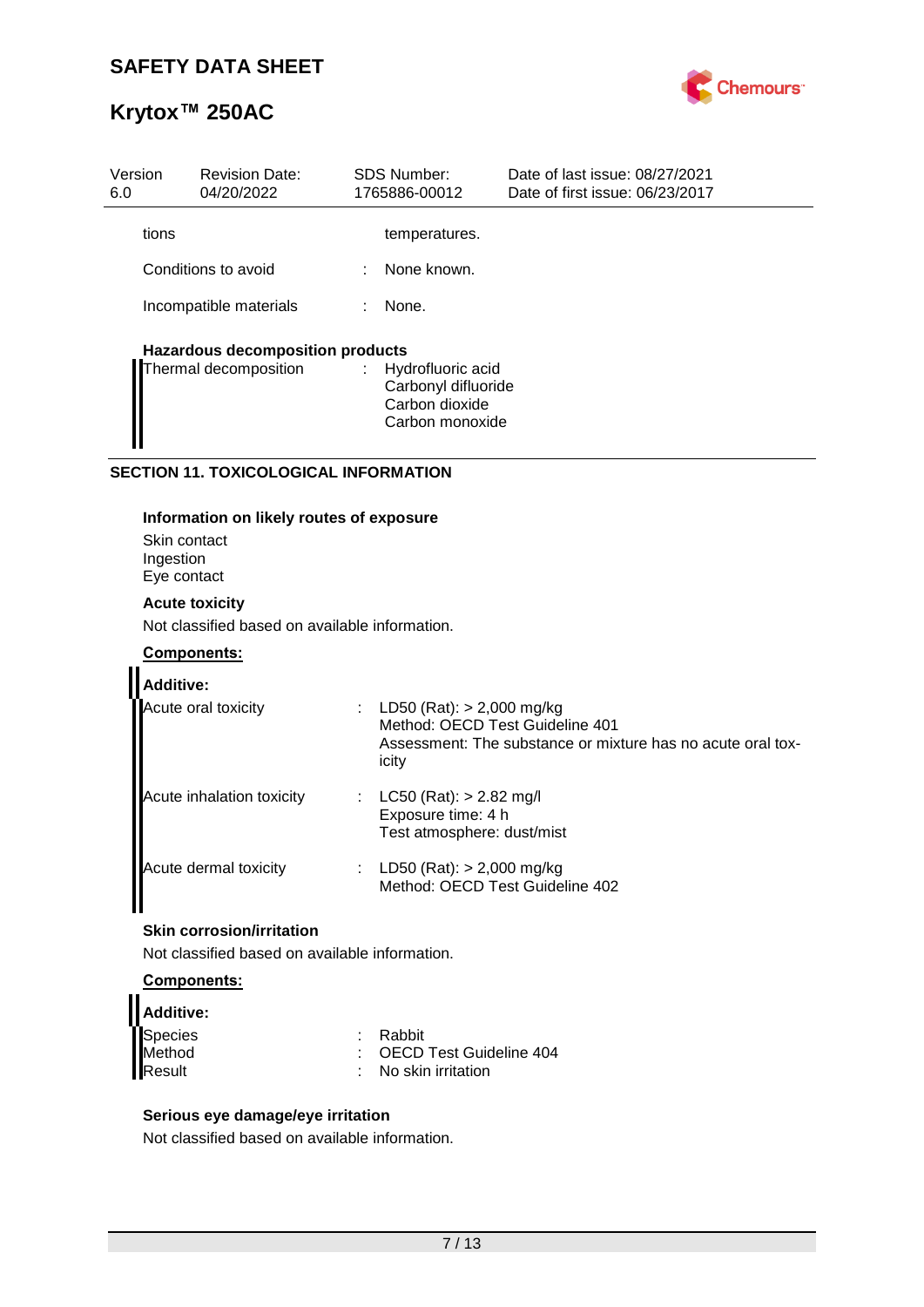

| Version<br>6.0   | <b>Revision Date:</b><br>04/20/2022                                             | SDS Number:<br>1765886-00012                        | Date of last issue: 08/27/2021<br>Date of first issue: 06/23/2017                     |
|------------------|---------------------------------------------------------------------------------|-----------------------------------------------------|---------------------------------------------------------------------------------------|
|                  | Components:                                                                     |                                                     |                                                                                       |
| <b>Additive:</b> |                                                                                 |                                                     |                                                                                       |
| Species          |                                                                                 | Rabbit                                              |                                                                                       |
| Result<br>Method |                                                                                 | No eye irritation<br><b>OECD Test Guideline 405</b> |                                                                                       |
|                  |                                                                                 |                                                     |                                                                                       |
|                  | Respiratory or skin sensitization                                               |                                                     |                                                                                       |
|                  | <b>Skin sensitization</b>                                                       |                                                     |                                                                                       |
|                  | Not classified based on available information.                                  |                                                     |                                                                                       |
|                  | <b>Respiratory sensitization</b>                                                |                                                     |                                                                                       |
|                  | Not classified based on available information.                                  |                                                     |                                                                                       |
|                  | Components:                                                                     |                                                     |                                                                                       |
| <b>Additive:</b> |                                                                                 |                                                     |                                                                                       |
| Test Type        |                                                                                 | <b>Maximization Test</b>                            |                                                                                       |
| <b>Species</b>   | Routes of exposure                                                              | Skin contact<br>Guinea pig                          |                                                                                       |
| Method           |                                                                                 | <b>OECD Test Guideline 406</b>                      |                                                                                       |
| Result           |                                                                                 | negative                                            |                                                                                       |
|                  |                                                                                 |                                                     |                                                                                       |
|                  | <b>Germ cell mutagenicity</b><br>Not classified based on available information. |                                                     |                                                                                       |
|                  |                                                                                 |                                                     |                                                                                       |
|                  | Components:                                                                     |                                                     |                                                                                       |
| <b>Additive:</b> |                                                                                 |                                                     |                                                                                       |
|                  | Genotoxicity in vitro                                                           |                                                     | Test Type: Bacterial reverse mutation assay (AMES)<br>Method: OECD Test Guideline 471 |
|                  |                                                                                 | Result: negative                                    |                                                                                       |
|                  |                                                                                 |                                                     | Remarks: Based on data from similar materials                                         |
|                  |                                                                                 |                                                     | Test Type: In vitro mammalian cell gene mutation test                                 |
|                  |                                                                                 |                                                     | Method: OECD Test Guideline 476                                                       |
|                  |                                                                                 | Result: negative                                    | Remarks: Based on data from similar materials                                         |
|                  |                                                                                 |                                                     |                                                                                       |
|                  |                                                                                 |                                                     | Test Type: in vitro micronucleus test                                                 |
|                  |                                                                                 | Result: negative                                    | Method: OECD Test Guideline 487                                                       |
|                  |                                                                                 |                                                     | Remarks: Based on data from similar materials                                         |
|                  | Genotoxicity in vivo                                                            |                                                     | Test Type: Mammalian erythrocyte micronucleus test (in vivo                           |
|                  |                                                                                 | cytogenetic assay)                                  |                                                                                       |
|                  |                                                                                 | Species: Rat                                        |                                                                                       |
|                  |                                                                                 | Application Route: Ingestion                        | Method: OECD Test Guideline 474                                                       |
|                  |                                                                                 | Result: negative                                    |                                                                                       |
|                  |                                                                                 |                                                     | Remarks: Based on data from similar materials                                         |
|                  |                                                                                 |                                                     |                                                                                       |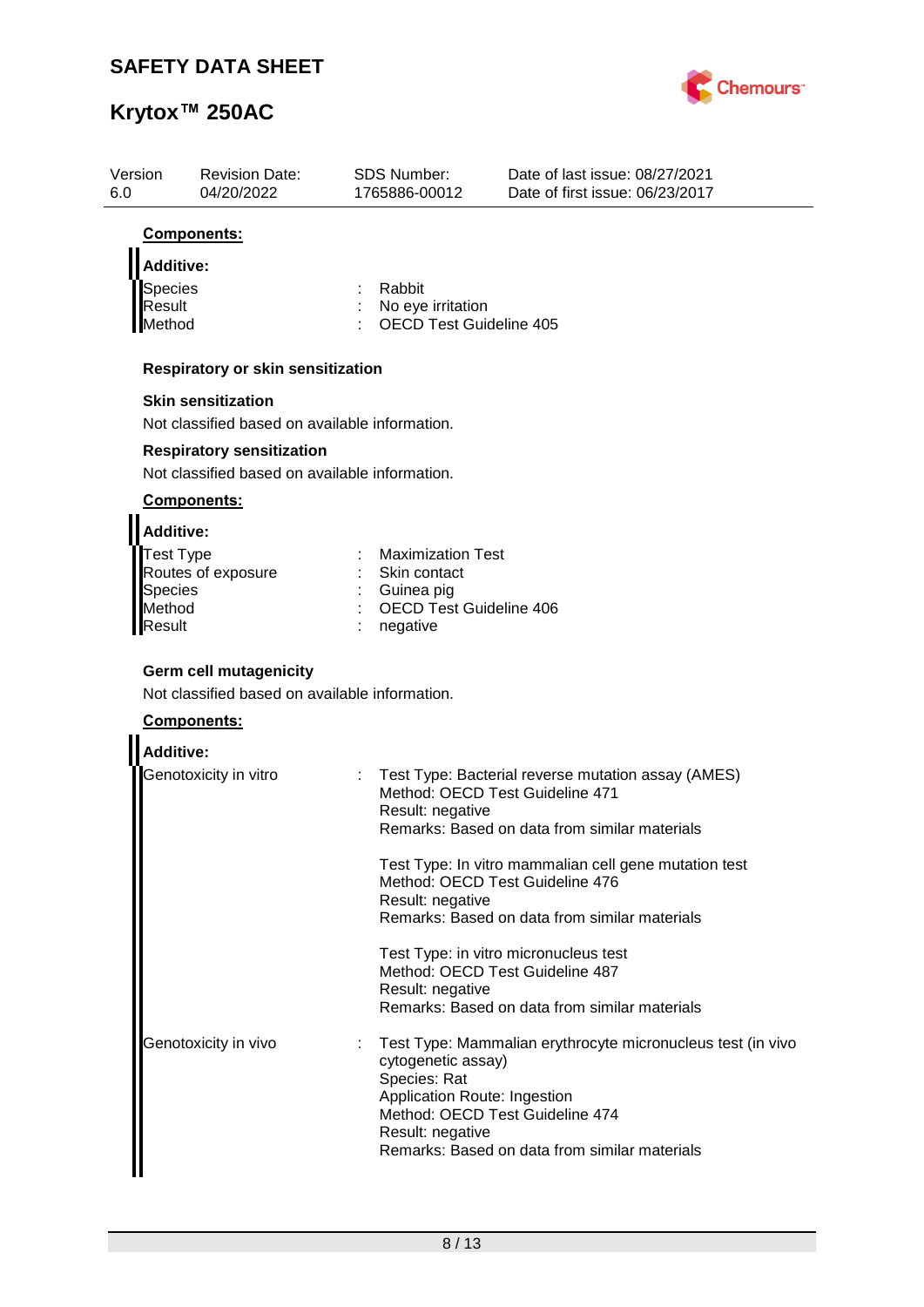

| Version<br>6.0 |                                                                                  | 04/20/2022 | <b>Revision Date:</b>                                                          |   | <b>SDS Number:</b><br>1765886-00012                                                                 | Date of last issue: 08/27/2021<br>Date of first issue: 06/23/2017                                                                                           |
|----------------|----------------------------------------------------------------------------------|------------|--------------------------------------------------------------------------------|---|-----------------------------------------------------------------------------------------------------|-------------------------------------------------------------------------------------------------------------------------------------------------------------|
|                | Carcinogenicity<br>Not classified based on available information.<br><b>IARC</b> |            |                                                                                |   |                                                                                                     | No ingredient of this product present at levels greater than or equal to 0.1% is<br>identified as probable, possible or confirmed human carcinogen by IARC. |
|                | <b>OSHA</b>                                                                      |            |                                                                                |   | on OSHA's list of regulated carcinogens.                                                            | No component of this product present at levels greater than or equal to 0.1% is                                                                             |
|                | <b>NTP</b>                                                                       |            |                                                                                |   |                                                                                                     | No ingredient of this product present at levels greater than or equal to 0.1% is<br>identified as a known or anticipated carcinogen by NTP.                 |
|                |                                                                                  |            | <b>Reproductive toxicity</b><br>Not classified based on available information. |   |                                                                                                     |                                                                                                                                                             |
|                | Components:                                                                      |            |                                                                                |   |                                                                                                     |                                                                                                                                                             |
|                | <b>Additive:</b>                                                                 |            |                                                                                |   |                                                                                                     |                                                                                                                                                             |
|                | Effects on fertility                                                             |            |                                                                                |   | Species: Rat<br>Application Route: Ingestion<br>Method: OECD Test Guideline 416<br>Result: negative | Test Type: Two-generation reproduction toxicity study<br>Remarks: Based on data from similar materials                                                      |
|                |                                                                                  |            | Effects on fetal development                                                   | ÷ | Species: Rat<br>Application Route: Ingestion<br>Method: OECD Test Guideline 414<br>Result: negative | Test Type: Embryo-fetal development<br>Remarks: Based on data from similar materials                                                                        |
|                |                                                                                  |            | <b>STOT-single exposure</b>                                                    |   |                                                                                                     |                                                                                                                                                             |
|                | Not classified based on available information.                                   |            |                                                                                |   |                                                                                                     |                                                                                                                                                             |
|                |                                                                                  |            | <b>STOT-repeated exposure</b>                                                  |   |                                                                                                     |                                                                                                                                                             |
|                |                                                                                  |            | Not classified based on available information.                                 |   |                                                                                                     |                                                                                                                                                             |
|                | <b>Aspiration toxicity</b>                                                       |            |                                                                                |   |                                                                                                     |                                                                                                                                                             |
|                |                                                                                  |            | Not classified based on available information.                                 |   |                                                                                                     |                                                                                                                                                             |
|                |                                                                                  |            | <b>SECTION 12. ECOLOGICAL INFORMATION</b>                                      |   |                                                                                                     |                                                                                                                                                             |

### **Ecotoxicity**

### **Components:**

| Additive: |                                                                                                                                                                                                                                                                                                       |
|-----------|-------------------------------------------------------------------------------------------------------------------------------------------------------------------------------------------------------------------------------------------------------------------------------------------------------|
|           | Toxicity to fish : LC50 (Pimephales promelas (fathead minnow)):<br>Exposure time: 96 h<br>Method: OECD Test Guideline 203<br>Remarks: Based on data from similar materials<br>Toxicity to daphnia and other : EC50 (Daphnia magna (Wat<br>: LC50 (Pimephales promelas (fathead minnow)): $> 100$ mg/l |
|           |                                                                                                                                                                                                                                                                                                       |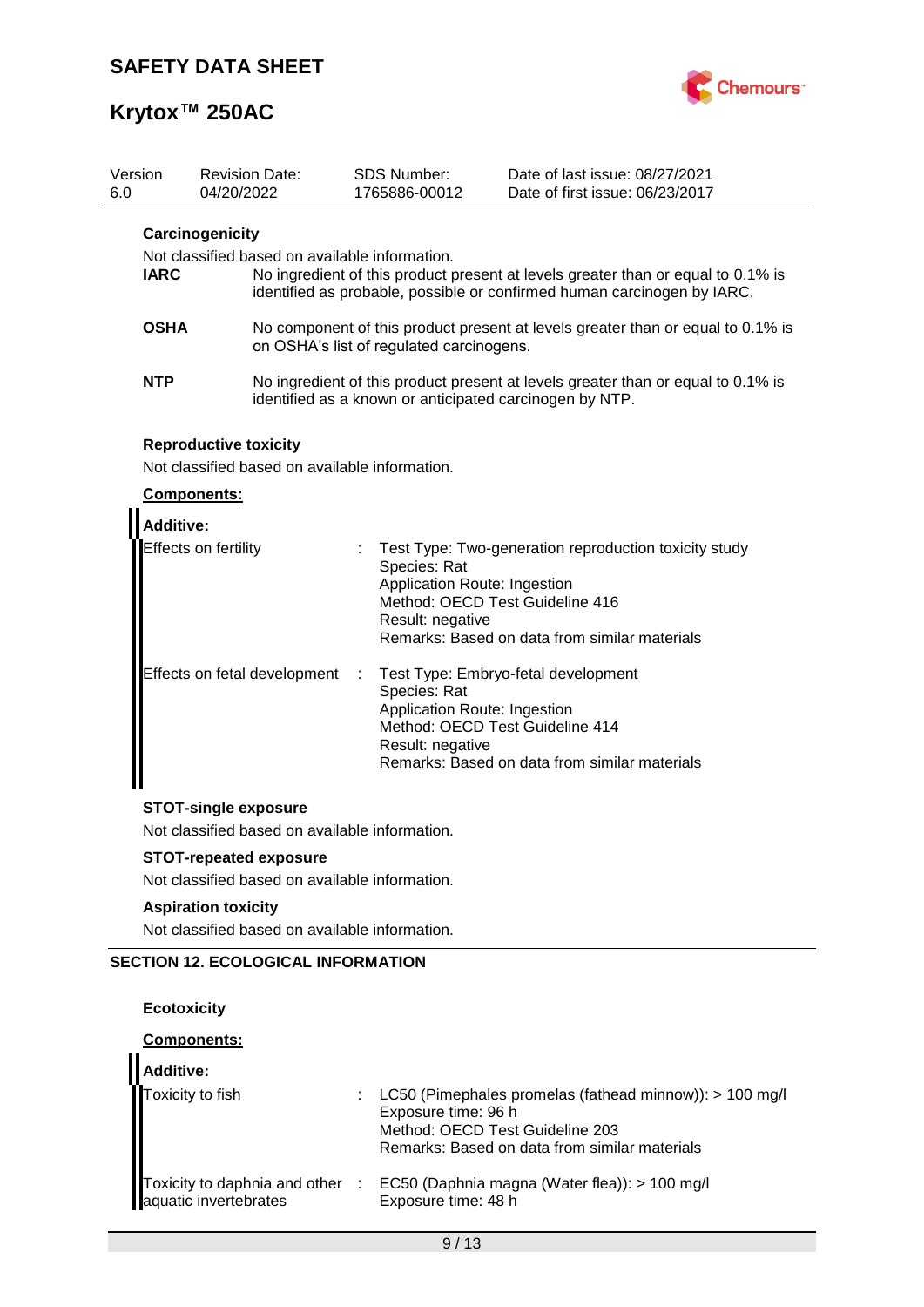

# **Krytox™ 250AC**

| Version<br>6.0 |              | <b>Revision Date:</b><br>04/20/2022                              |   | SDS Number:<br>1765886-00012                                   | Date of last issue: 08/27/2021<br>Date of first issue: 06/23/2017                                             |
|----------------|--------------|------------------------------------------------------------------|---|----------------------------------------------------------------|---------------------------------------------------------------------------------------------------------------|
|                |              |                                                                  |   | Method: OECD Test Guideline 202                                | Remarks: Based on data from similar materials                                                                 |
|                | plants       | Toxicity to algae/aquatic                                        |   | mg/l<br>Exposure time: 72 h<br>Method: OECD Test Guideline 201 | ErC50 (Pseudokirchneriella subcapitata (green algae)): > 100<br>Remarks: Based on data from similar materials |
|                |              |                                                                  |   | mg/l<br>Exposure time: 72 h<br>Method: OECD Test Guideline 201 | EC10 (Pseudokirchneriella subcapitata (green algae)): > 1<br>Remarks: Based on data from similar materials    |
|                | icity)       | Toxicity to fish (Chronic tox-                                   |   | Exposure time: 78 d                                            | EC10 (Oncorhynchus mykiss (rainbow trout)): > 1 mg/l<br>Remarks: Based on data from similar materials         |
|                | ic toxicity) | Toxicity to daphnia and other :<br>aquatic invertebrates (Chron- |   | Exposure time: 21 d                                            | NOEC (Daphnia magna (Water flea)): > 1 mg/l<br>Remarks: Based on data from similar materials                  |
|                |              | Toxicity to microorganisms                                       | ÷ | Exposure time: 17 d<br>Method: OECD Test Guideline 209         | NOEC (activated sludge): > 100 mg/l<br>Remarks: Based on data from similar materials                          |
|                |              | <b>Persistence and degradability</b><br>No data available        |   |                                                                |                                                                                                               |
|                |              | <b>Bioaccumulative potential</b><br>No data available            |   |                                                                |                                                                                                               |
|                |              | <b>Mobility in soil</b><br>No data available                     |   |                                                                |                                                                                                               |
|                |              | <b>Other adverse effects</b><br>No data available                |   |                                                                |                                                                                                               |
|                |              | <b>SECTION 13. DISPOSAL CONSIDERATIONS</b>                       |   |                                                                |                                                                                                               |

| <b>Disposal methods</b><br>Waste from residues | Dispose of in accordance with local regulations.                                                                                                               |
|------------------------------------------------|----------------------------------------------------------------------------------------------------------------------------------------------------------------|
| Contaminated packaging                         | Empty containers should be taken to an approved waste<br>handling site for recycling or disposal.<br>If not otherwise specified: Dispose of as unused product. |

## **SECTION 14. TRANSPORT INFORMATION**

### **International Regulations**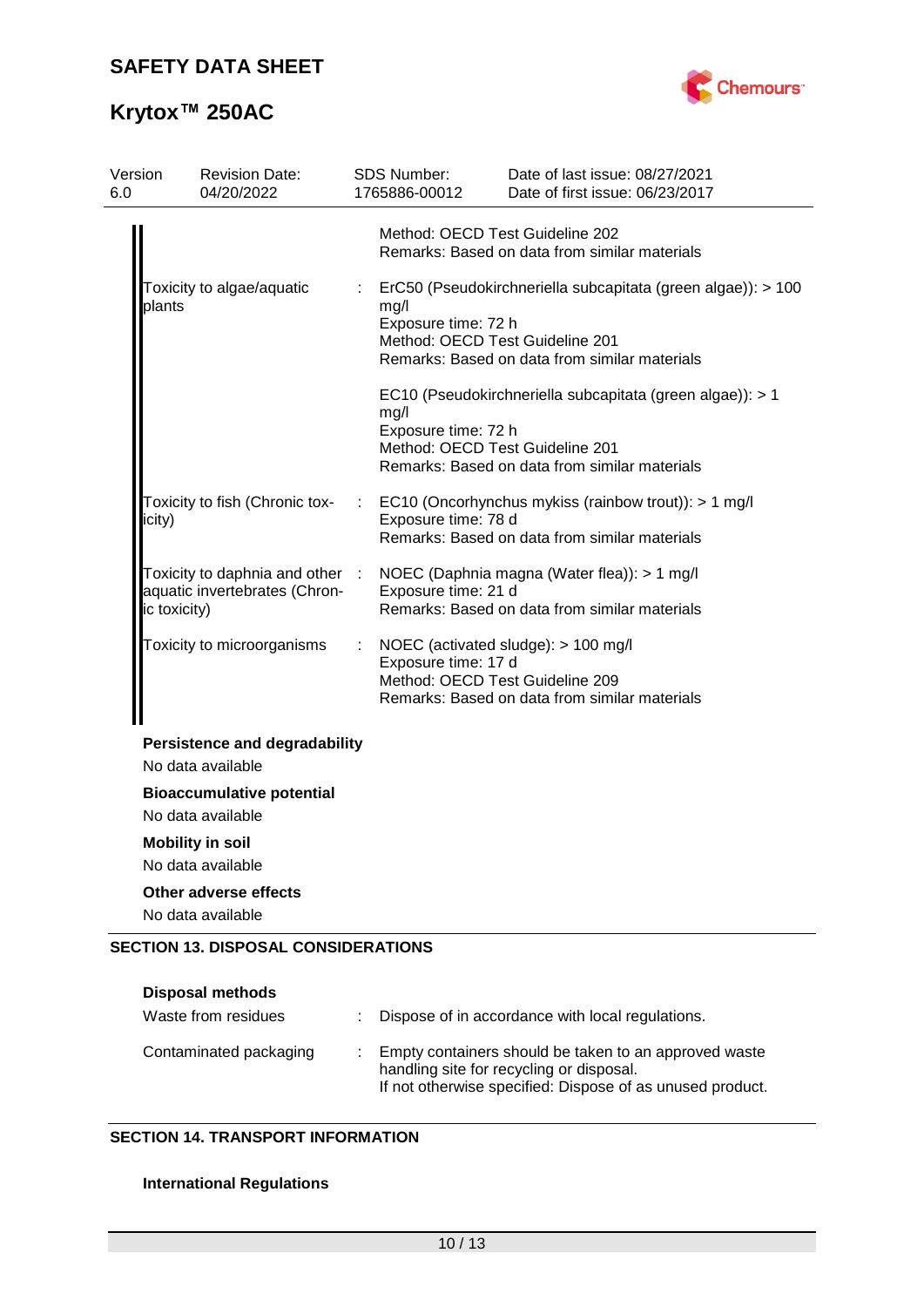

| Version | <b>Revision Date:</b>                                                    | SDS Number:   | Date of last issue: 08/27/2021  |  |  |  |  |
|---------|--------------------------------------------------------------------------|---------------|---------------------------------|--|--|--|--|
| 6.0     | 04/20/2022                                                               | 1765886-00012 | Date of first issue: 06/23/2017 |  |  |  |  |
|         |                                                                          |               |                                 |  |  |  |  |
|         | <b>UNRTDG</b>                                                            |               |                                 |  |  |  |  |
|         | Not regulated as a dangerous good                                        |               |                                 |  |  |  |  |
|         | <b>IATA-DGR</b>                                                          |               |                                 |  |  |  |  |
|         | Not regulated as a dangerous good                                        |               |                                 |  |  |  |  |
|         | <b>IMDG-Code</b>                                                         |               |                                 |  |  |  |  |
|         | Not regulated as a dangerous good                                        |               |                                 |  |  |  |  |
|         |                                                                          |               |                                 |  |  |  |  |
|         | Transport in bulk according to Annex II of MARPOL 73/78 and the IBC Code |               |                                 |  |  |  |  |
|         | Not applicable for product as supplied.                                  |               |                                 |  |  |  |  |
|         | <b>Domestic regulation</b>                                               |               |                                 |  |  |  |  |
|         | <b>49 CFR</b>                                                            |               |                                 |  |  |  |  |
|         | Not regulated as a dangerous good                                        |               |                                 |  |  |  |  |
|         | Special precautions for user                                             |               |                                 |  |  |  |  |
|         |                                                                          |               |                                 |  |  |  |  |
|         | Not applicable                                                           |               |                                 |  |  |  |  |
|         | <b>SECTION 15. REGULATORY INFORMATION</b>                                |               |                                 |  |  |  |  |
|         |                                                                          |               |                                 |  |  |  |  |
|         |                                                                          |               |                                 |  |  |  |  |

#### **CERCLA Reportable Quantity**

This material does not contain any components with a CERCLA RQ.

#### **SARA 304 Extremely Hazardous Substances Reportable Quantity**

This material does not contain any components with a section 304 EHS RQ.

**SARA 302 Extremely Hazardous Substances Threshold Planning Quantity**

This material does not contain any components with a section 302 EHS TPQ.

## **SARA 311/312 Hazards** : No SARA Hazards

**SARA 313** : This material does not contain any chemical components with known CAS numbers that exceed the threshold (De Minimis) reporting levels established by SARA Title III, Section 313.

#### **US State Regulations**

#### **Pennsylvania Right To Know**

PFPE fluid Trade secret Fluoropolymer Trade secret Additive **Trade secret** 

#### **California Prop. 65**

WARNING: This product can expose you to chemicals including Molybdenum trioxide, which is/are known to the State of California to cause cancer, and Pentadecafluorooctanoic acid, which is/are known to the State of California to cause birth defects or other reproductive harm. For more information go to www.P65Warnings.ca.gov. Note to User: This product is not made with PFOA nor is PFOA intentionally present in the product; however, it is possible that PFOA may be present as an impurity at background (environmental) levels.

#### **SECTION 16. OTHER INFORMATION**

#### **Further information**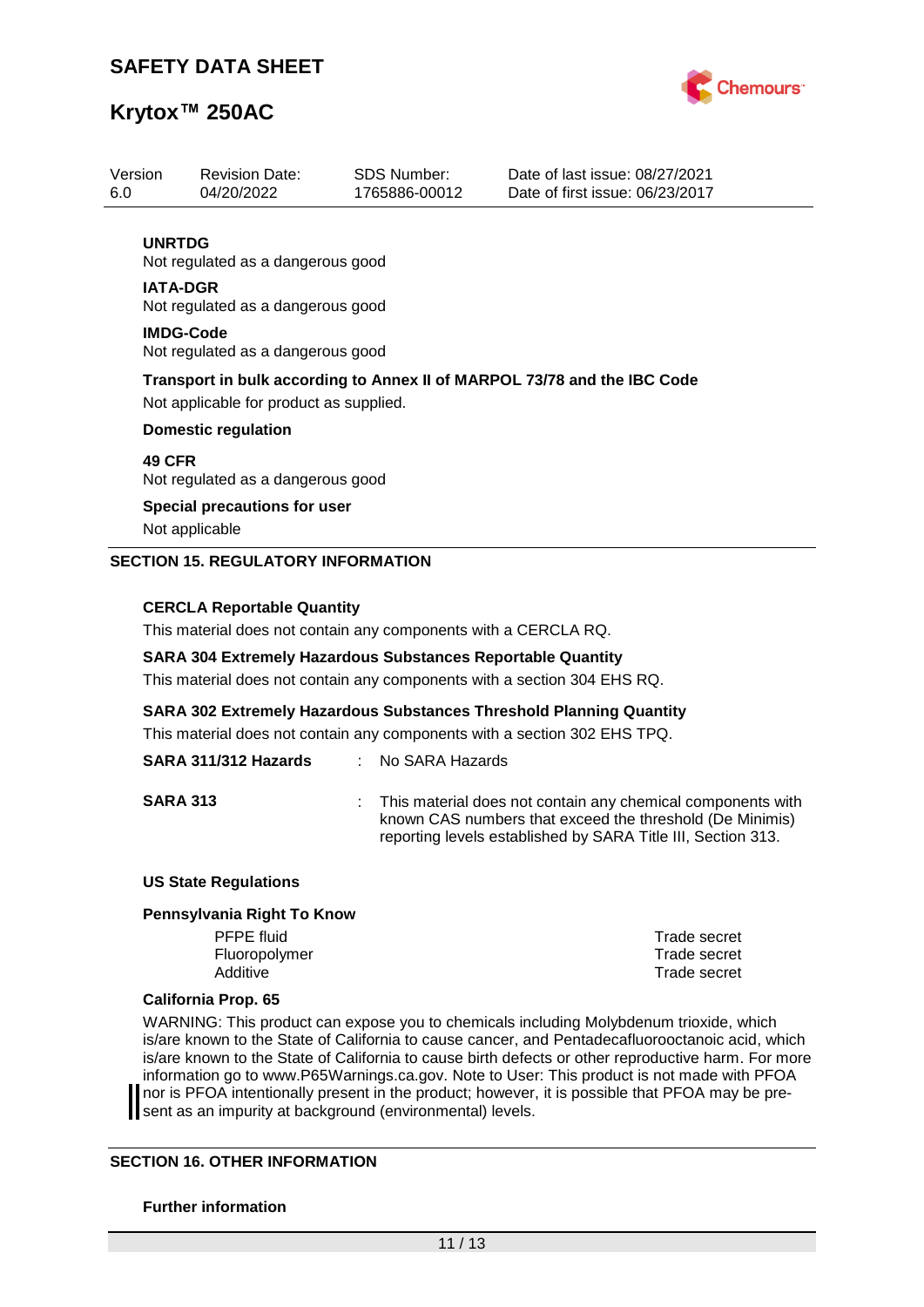



Krytox™ and any associated logos are trademarks or copyrights of The Chemours Company FC, LLC.

Chemours™ and the Chemours Logo are trademarks of The Chemours Company. Before use read Chemours safety information.

For further information contact the local Chemours office or nominated distributors.

#### **Full text of other abbreviations**

| : USA. ACGIH Threshold Limit Values (TLV)<br>: USA. NIOSH Recommended Exposure Limits<br>USA. Occupational Exposure Limits (OSHA) - Table Z-1 Lim- |
|----------------------------------------------------------------------------------------------------------------------------------------------------|
| its for Air Contaminants                                                                                                                           |
| : USA. Occupational Exposure Limits (OSHA) - Table Z-2                                                                                             |
| 8-hour, time-weighted average                                                                                                                      |
| : Short-term exposure limit                                                                                                                        |
| $\therefore$ Ceiling limit                                                                                                                         |
| : Time-weighted average concentration for up to a 10-hour<br>workday during a 40-hour workweek                                                     |
| : STEL - 15-minute TWA exposure that should not be exceeded<br>at any time during a workday                                                        |
| : Ceiling value not be exceeded at any time.                                                                                                       |
| : 8-hour time weighted average                                                                                                                     |
| : 8-hour time weighted average                                                                                                                     |
|                                                                                                                                                    |

AIIC - Australian Inventory of Industrial Chemicals; ASTM - American Society for the Testing of Materials; bw - Body weight; CERCLA - Comprehensive Environmental Response, Compensation, and Liability Act; CMR - Carcinogen, Mutagen or Reproductive Toxicant; DIN - Standard of the German Institute for Standardisation; DOT - Department of Transportation; DSL - Domestic Substances List (Canada); ECx - Concentration associated with x% response; EHS - Extremely Hazardous Substance; ELx - Loading rate associated with x% response; EmS - Emergency Schedule; ENCS - Existing and New Chemical Substances (Japan); ErCx - Concentration associated with x% growth rate response; ERG - Emergency Response Guide; GHS - Globally Harmonized System; GLP - Good Laboratory Practice; HMIS - Hazardous Materials Identification System; IARC - International Agency for Research on Cancer; IATA - International Air Transport Association; IBC - International Code for the Construction and Equipment of Ships carrying Dangerous Chemicals